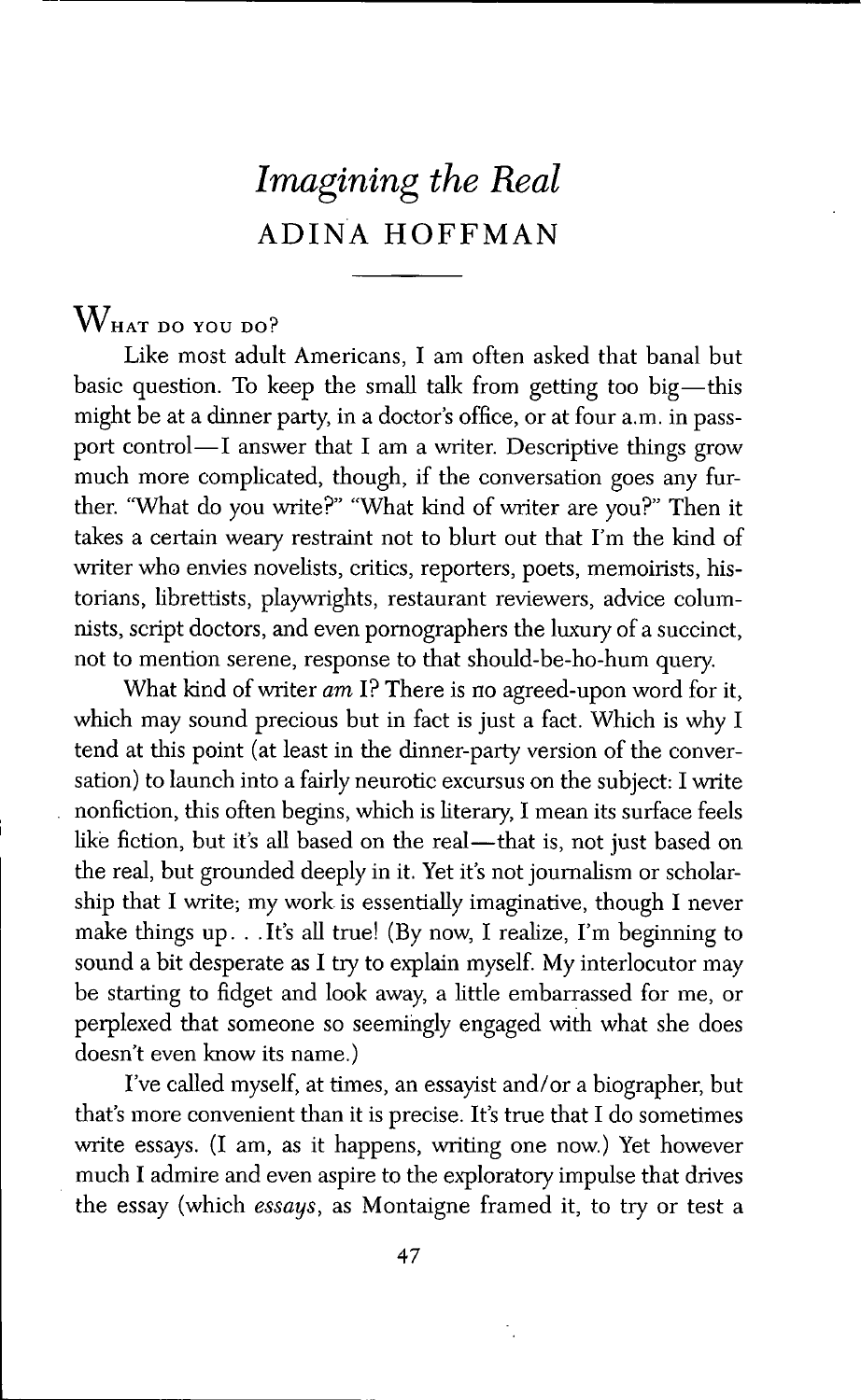subject), I tend to conceive of my books as wholes, and an essay is or has been, historically—with the exception of certain seventeenth- and eighteenth-century polemics—almost always short. I have also written biography, but to announce oneself a biographer suggests a compulsion to research and produce big, fat, foursquare volumes about illustrious dead people—presidents, tycoons, movie stars, queens. Eor better or worse, I'm neither capable of offering, nor inclined to offer, a straight womb-to-tomb narrative, and I am pulled precisely to figures (some still alive) who've been overlooked by others. Meanwhile, my fascination with a particular person tends rarely to stop at the edges of that single life: I am drawn to the rich, messy stuff of context—so that, for instance, the book I wrote about the Palestinian poet Taha Muhammad Ali is not just the story of one exceptional man (though it certainly is that), it is also, or so I'd like to think, the saga of a family and a village and in some not entirely direct way the tale of the Palestinian people in a larger sense. One could take a cue from the Victorians and describe it as a life and times, though again, what does one call the author of a life and times? An old-fashioned biographer? A lifer and a timer? That has the unfortunate ring of someone counting the months until she's up for parole.

The question is hardly specific to me. I am also asking how we should account for the job description of someone like M. E. K. Eisher. I'm far from the first to note that "food writer" somehow doesn't do justice to the exquisite prose fabric she evolved by weaving the otherwise disparate threads of sensual autobiography, historical investigation, travel account, subtle social satire, and highly eccentric cookbook. (Eor her part, she declared that "I do not consider myself a food writer," and opted on at least one occasion for the more compelling if distinctly weirder self-designation "professional ghost.'' Try that at passport control.) Lawrence Durrell is best known as a novelist, the author of the sometimes inspired, sometimes indulgent *Alexandria Quartet,* but to my mind his most lasting books are those quieter, scrappier, real-life narratives of place—*Bitter Lemons*, *Prospero's Cell,* and *Reflections on a Marine Venus*—that animate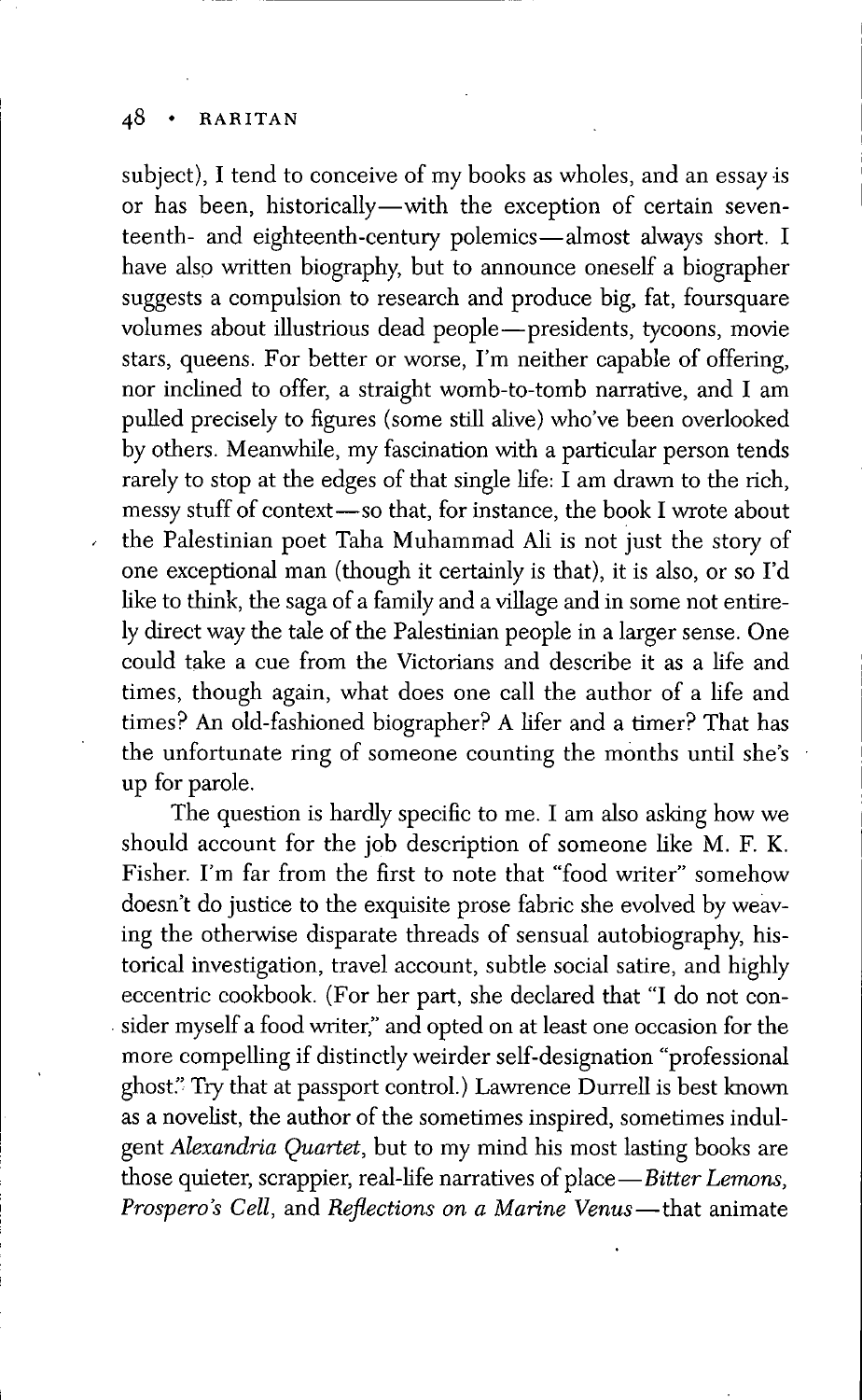with an immediate, sketchpad-like freshness Durrell's experience of his beloved Greek islands. But what should we call the author of such books? "Travel writer" is the unsatisfactory contemporary term that would most likely be used to pin down Durrell in this modethough to dub him that is to reduce these beautifully observed, finely wrought, blessedly idiosyncratic meditations on landscape and friendship, ouzo and empire to the disposable fiuff of an in-flight magazine.

But does it really matter, you may ask, what literary label we assign to M. F. K. Fisher or Lawrence Durrell? How does tagging a writer an X or a Y add anything substantive to an understanding of their words? The more relevant question may be *why* it is that there is no term to describe these writers and what they create. The hybrid nature of books fike Fisher's *Serve It Forth* and Durrefl's *Marine* Venus seems almost deliberately to defy neat categorization and so may unsettle readers who prefer clear-cut borders between their forms. (The same is tme of Isak Dinesen's *Out of Africa,* George Orwefl's *Homage to Catalonia,* Joseph Mitchefl's *Joe Gould's Secret,* Dilys Powell's The Villa Ariadne, Truman Capote's In Cold Blood, Carlo Levi's *Christ Stopped at Eboli,* Taha Hussein's *The Days,* Gerald Brenan's *South from Grenada,* Joseph Roth's *What I Saw,* Edward Said's *Afier the Last Sky,* Kate Simon's *Bronx Primitive,* to name just a few other marvelous books composed in this mongrel mode.) The notion that a work may be both literary *and* documentary—that is, rooted at once in the realms of art and actuality capsizes a whole raft of tightly held ideas about prose writing and its relation to the imagination.

When one of my books is praised as being "almost like a novel," I admit that my heart sinks just a bit. Like most writers, I take readerly enthusiasm where I can get it, so I tend to grin and bear what somehow feels like an inadvertent put-down. No matter how wellintentioned, this endorsement seems to carry with it the inherent assumption that fiction exists at the pinnacle of the formal totem pole, as the most evolved of all the prose arts, and that, deep down,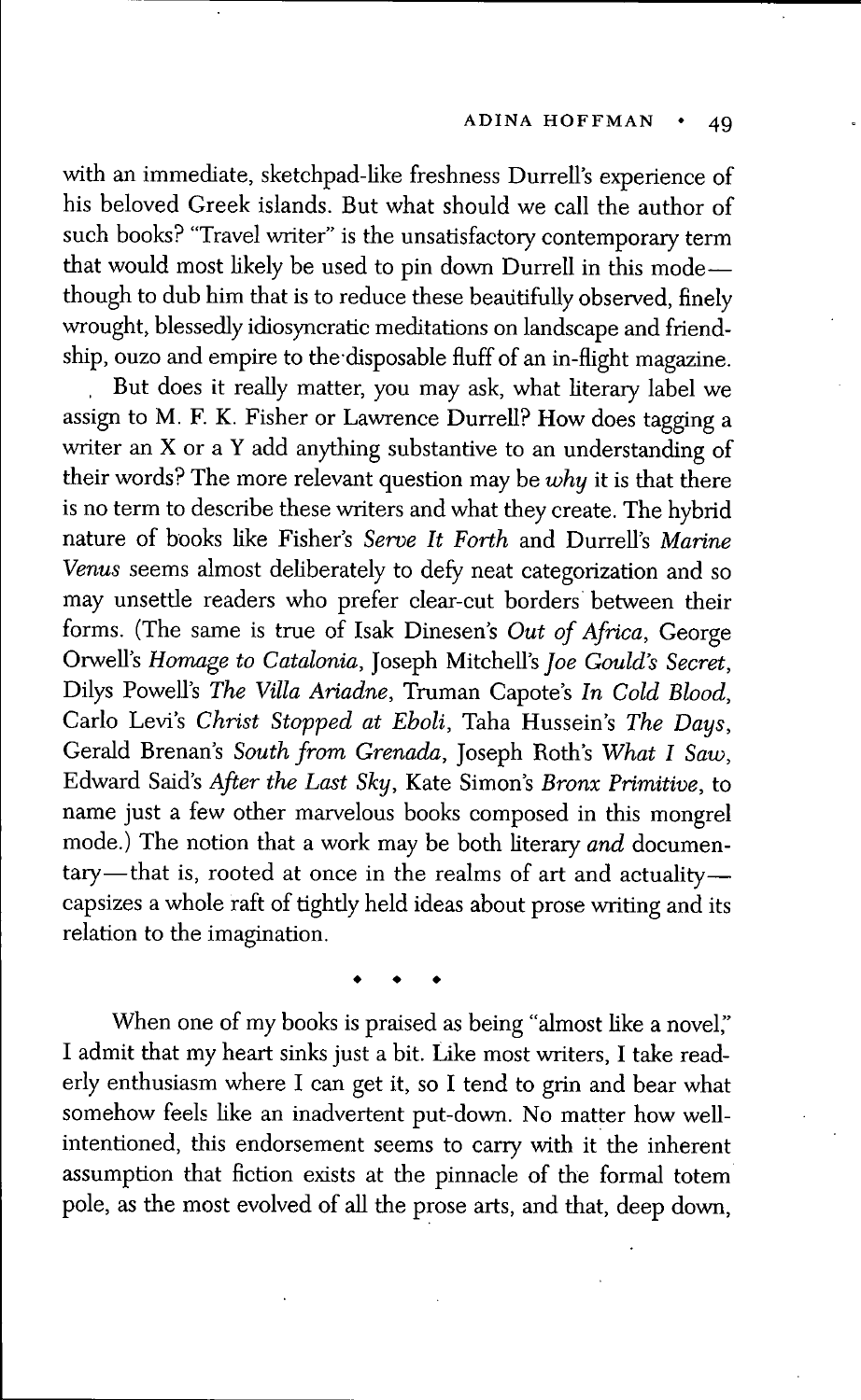#### 5O • RARITAN

it is what every good biographer, essayist, and narratively inclined historian secretly aspires to create. Exaggerated rumors of the death of fiction notwithstanding, it's worth noting tliat, for instance, the editors of the *New Yorker* aren't creating a blizzard of buzz by crowning the twenty best nonfiction writers under forty.

But this is not really a new or merely a popular prejudice: of the 108 Nobel Prizes for Literature awarded since 1901, I count only three winners—Winston Churchill, Bertrand Russell, and Henri Bergson(!)—who did not write novels, poems, or plays. And it is often nonfiction writers themselves who partake of this self-defeating snobbery or sneaking sense of doubt, the mistaken belief, in other words, that their own superior travelogues, portraits of people, political aflegories, childhood memoirs, and critical works are not inspired enough, and that literary salvation will only come when they realize their talents in fictional form. Eor starters, consider Martha Gellhorn, James Baldwin, Simone de Beauvoir, and Edmund Wilson, four supremely talented writers who each frittered time, if I may say so, writing novels that were not even a close match for their masterful nonfiction.

To resist the voices urging one to abandon the purported provinces of nonfiction for the so-called capital of fiction demands a certain mulish willpower. Take, for instance, the case again of M. F. K. Eisher, one of the most original and powerful American writers of the last hundred years, who herself seems to have felt no burning desire to write fiction. In 1943, after publishing what is probably the best book of her many exceedingly good books. *The Gastronomical Me,* a singular and impeccably written memoir of hunger, nourishment, love, illness, war, and the most wrenching sort of loss—which unlike so many modem memoirs conceals as much as it reveals—she was, her biographer tells us, badgered by a close friend who urged her to leave behind "the sort of stuff you've been doing" and "move on to something bigger," by which he meant—a novel. This was an opinion shared by the well-respected gentleman reviewer for (there it is again) the *New Yorker* who bestowed on this remarkable work of nonfiction the ultimate backhanded compliment when he declared.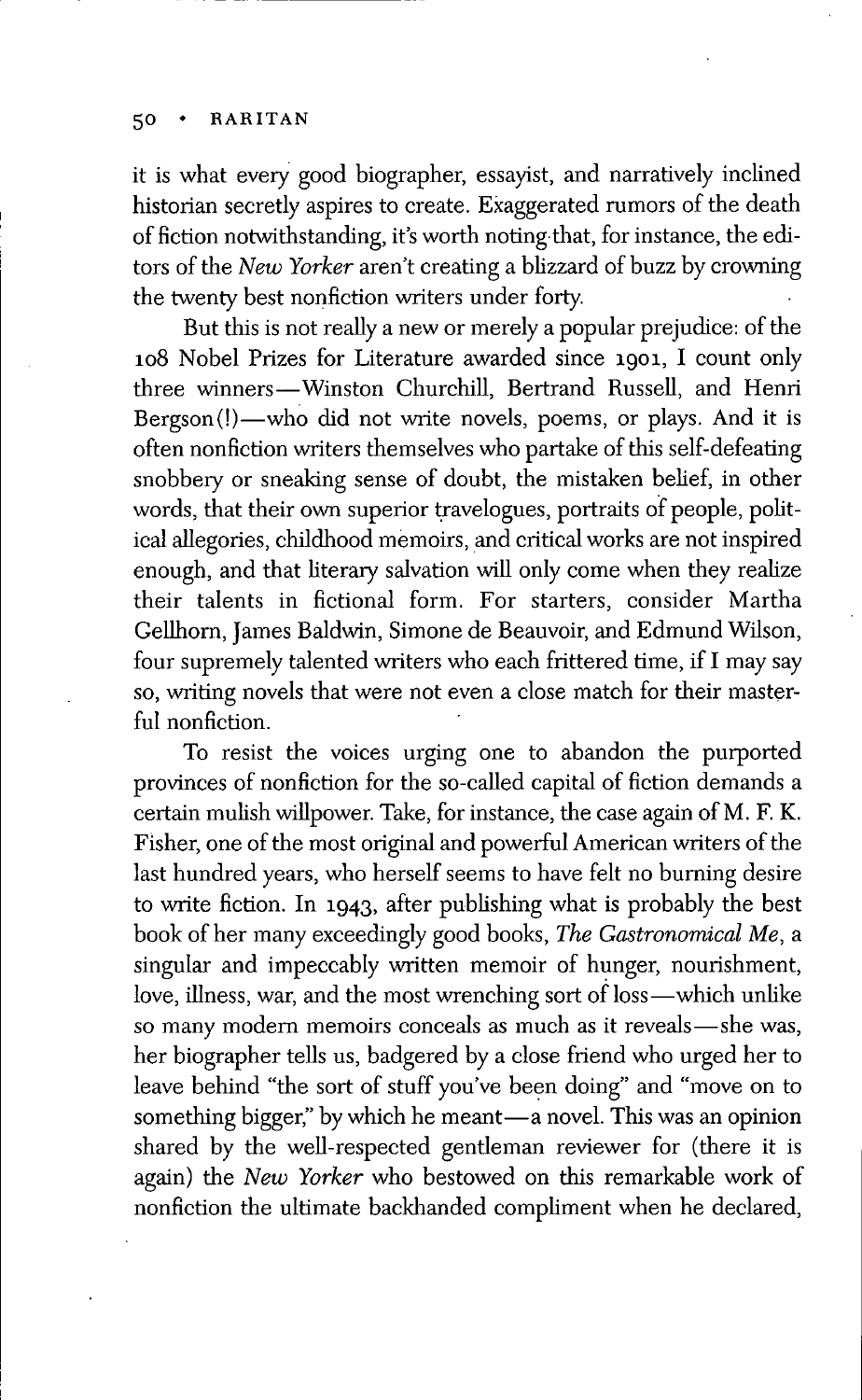"It makes more evident than ever the fact that Mrs. Eisher was born to write novels and it's about time she did."

After ample coaxing both public and private, Fisher did try her hand at fiction, even as she kept protesting, "I am not a novelist." As she explained, "I've been reading novels all my life, and I don't want to write one." Luckily, after a few underwhelming attempts, she stopped denigrating and dodging her strengths and recognized the self-evident though somehow hard-to-grasp fact that different writers have different callings. (We all understand that not every worldclass novelist is also a world-class poet, and vice versa; it seems somehow harder for many readers to fathom that a serious literary writer's vocation might be nonfiction, full stop.) Fisher's gamble, it seems obvious now, paid off: no less a reader than W. H. Auden mused in 1963 that "I do not know of anyone in the United States who writes better prose." He was not, of course, talking about her fiction.

While Auden's words carry real weight, they still don't help us decide what to call M. F. K. Fisher's precise line of work. Part of the problem is that "nonfiction" is the de facto term affixed to all books in this zone, though that gray appellation gives little sense of the role that *sensibility* plays in the kind of work I am trying to name. And it is a writer's sensibility—in its most stubborn, fingerprint-like particularity—whose palpable presence is, it seems to me, the defining marker of all such writing. (Besides fingerprints, DNA is certainly involved, as sensibility asserts itself at the molecular level of syllables and syntax; even the tiniest prose sample will contain its trace.) Meanwhile, that generic designation—"nonfiction"—covers far too sprawling and indistinct a field to be of any real use, blanketing as it does everything from journalism to self-help to history to sexual tellall to political screed to—well, almost any kind of writing that is prose but isn't fiction. And now we may be inching closer to identifying the problem: the term "nonfiction" itself is constmed in negative relation to the novelizing or short-story-telling impulse. It is notfiction—and fiction remains the scale against which all prose works are somehow always (if unconsciously) being judged. Eiction is the elephant that lives in nonfiction's room.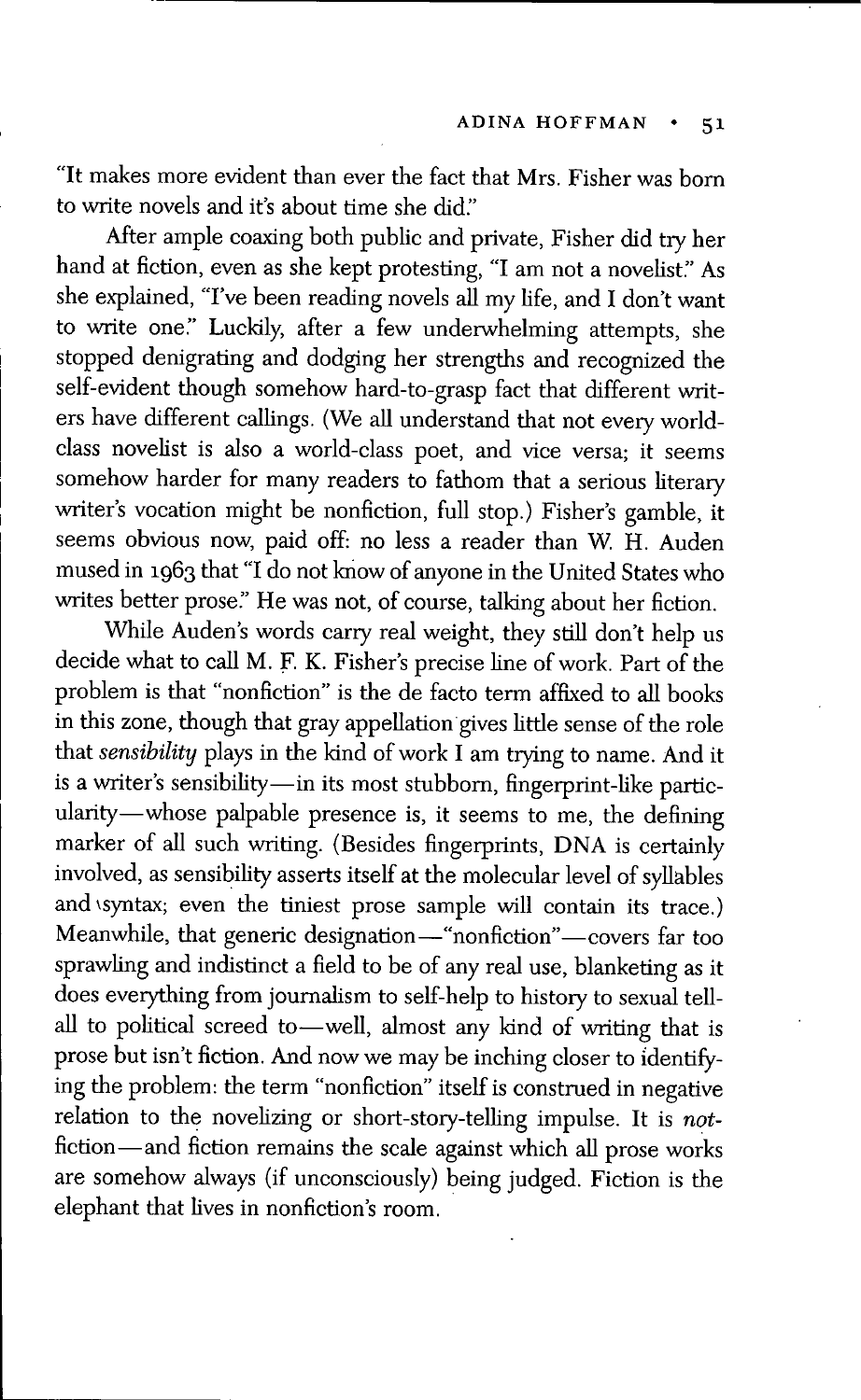Pushy pachyderms aside, the nay-saying construction "nonfiction" really points to the perception of a basic absence or lack. Consider, for a moment, the possibility of a reversal of this polarity, and imagine describing, say, William Faulkner as a writer of—to coin a phrase—*nonfaction.* That sounds peculiar, and unsatisfactory, which is perhaps why the compensatory adjective "creative" has been crudely glued to "nonfiction" in the catalogues of so many contemporary MFA programs. That qualifier, however, feels not only clumsy but wrong. It seems to protest too much—or settle for less than it should. In the very journal whose title is *Creative Nonfiction,* for instance, the editor sets out to describe the tricky category he aims to honor and sketches what he sees as the "real demarcation points between fiction, which is or can be mostly imagination; traditional nonfiction (journalism and scholarship), which is mostly information; and creative nonfiction, which presents or treats information using the tools of the fiction writer while maintaining allegiance to fact."

But why consign that which is "mostly imagination" to the realm of fiction? And why confine "information" to mere journalistic or scholarly fact? The imagination is capable of working in so many startling and various ways, and information is so much more than neatly bundled bunches of newsworthy matter. In a good piece of writing, information pulses from every word and from the tension between words: it is conveyed by—it is in fact synonymous with—the shape of a sentence, the turn of a thought, the arc of an argument, or the way of perceiving and attempting to describe on the page a genuine street, an actual falcon, or an authentic hospital room, to say nothing of the absolutely unfabricated presence of another entirely real human being. What could be more *imaginative*—the word comes from the Latin for "a likeness"—than that?

Let us agree, then, that "nonfiction" is too vague and grudging a term to describe the literary category under discussion. What other designation might be found to account for the place where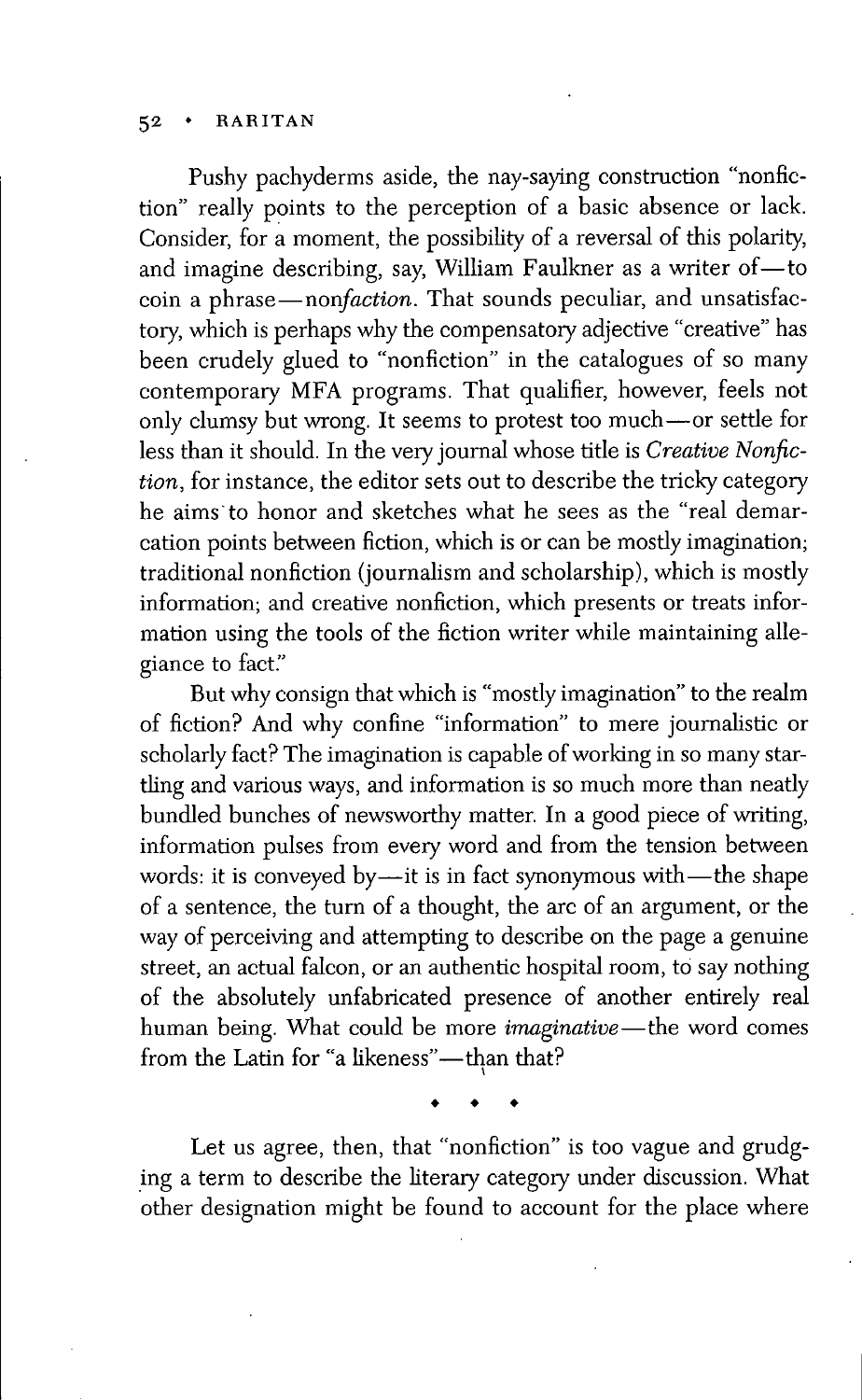information and imagination meet in works like Fisher's, Durrell's, and, perhaps, my own?

Suspending for now a certain nagging awareness that any term I adopt is likely to buckle under the weight of all I'm asking it to bear, I'd like to propose that, at least for the sake of argument, we go back to the hypothetical notion of Eaulkner as the author of nonfaction and lop off the negative—which leaves us with "faction." Tme, that has the unfortunate overtone of partisan conflict, but it also embodies in a concrete way the basic building block of the genre, fact, and leaves the rest to the individual writer.

And maybe the notion of division or dissent isn't the worst thing: the point about "faction"—however tentative and even preposterous that sounds—is that it shouldn't be any one thing at all or be bound by the rules of some monolithic preference for a single way of perceiving and relating what one has perceived; rather, faction should open up an almost endless range of formal, topical, and tonal possibilities. The only common denominator between works created in this mode should be their reliance on—and fervent belief in reality as it is poured or rushes through the filter of a writer's unique sensibility. Which is a slightly florid way of saying that, as even novice philosophers know, the very idea of what is real varies a great deal from person to person. There are as many realities as there are writers. A convincing work of faction shouldn't sound, in other words, as though it could have been written by anyone but its author. Its "facts" can and should be checked—but not its "action." And it's here that faction parts ways with certain high-concept works of journalism, memoir, and popular history-bona fide "nonfiction" books whose subject is their raison d'être (hence those nifty six-figure book contracts, signed before a single word has been set to paper). The tempo and tenor of these books are designed to match the tempo and tenor of other high-concept works of journalism, memoir, and popular history. There is no shame in following such formulas, if such formulas are what you want, but they also have nothing whatsoever to do with the deliberately distinctive (far less lucrative) rhythms and pitch of a dyed-in-the-wool work of faction, which is fundamentally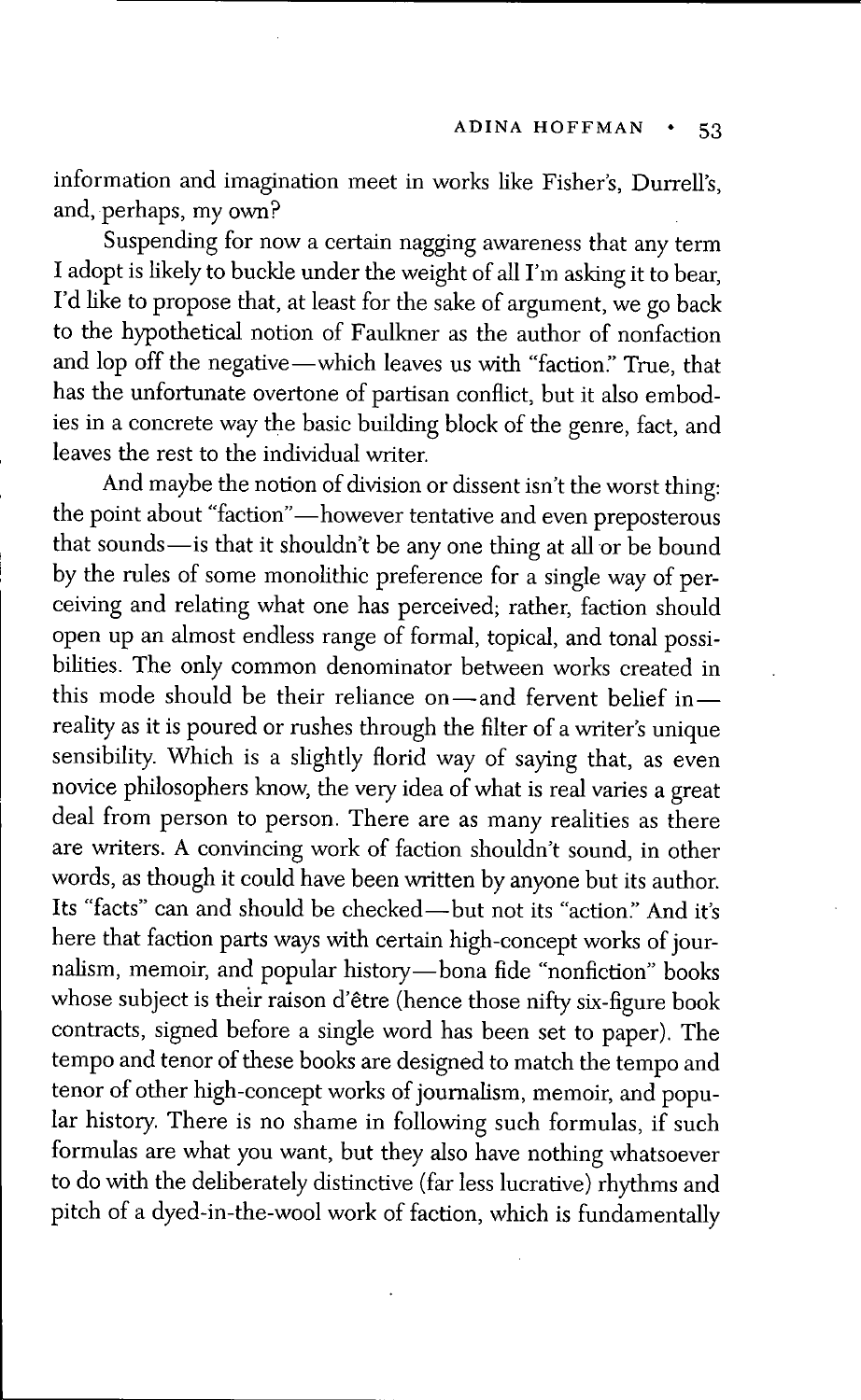a *made* thing that takes meaningful shape only in the course of its being written.

Although he might be horrified to hear himself quoted in this avowedly documentary context, Henry James's words about the house of fiction apply here (I am substituting my own faction for his fiction): "The house of faction," he wrote, or almost wrote,

has. . .not one window, but a million—a number of possible windows not to be reckoned, rather; every one of which has been pierced, or is stiU pierceable, in its vast front, by the need of the individual vision and by the pressure of the individual will. These apertures, of dissimilar shape and size, hang so, all together, over the human scene that we might have expected of them a greater sameness of report than we find. They are but windows at the best, mere holes in a dead wall, disconnected, perched aloft;, they are not hinged doors opening straight upon life. But they have this mark of their own that at each of them stands a figure with a pair of eyes, or at least with a field-glass, which forms, again and again, for observation, a unique instrument, insuring to the person making use of it an impression distinct from every other. He and his neighbors are watching the same show, but one seeing more where the other sees less, one seeing black where the other sees white, one seeing big where the other sees small, one seeing coarse where the other sees fine. And so on, and so on; there is fortunately no saying on what, for the particular pair of eyes, the window may *not* open; "fortunately" by reason, precisely, of this incalculability of range. The spreading field, the human scene, is the "choice of subject"; the pierced aperture, either broad or balconied or slit-like and low-browed, is the "literary form"; but they are, singly or together, as nothing without the posted presence of the watcher without, in other words, the consciousness of the artist.

"The posted presence of the watcher": it is what all the best prose writing demands. And would anyone really bother to argue that this most sublimely Jamesian of paragraphs—written for the preface to the 1908 New York Edition of his 1880 *Portrait of a Lady*—is any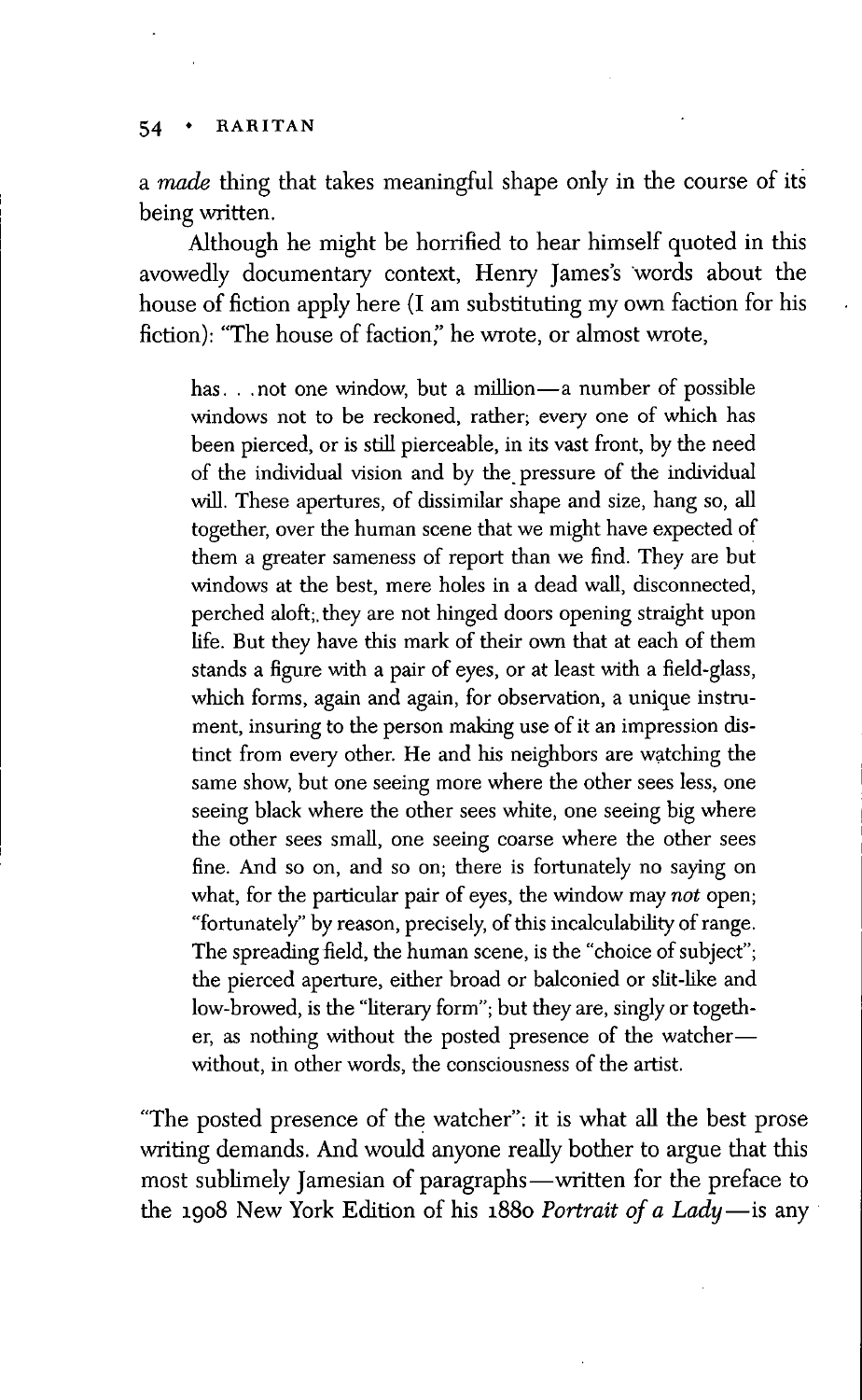less enduring than a paragraph from that novel itself? James's fiction and his faction both emerged from the need to register in the most subtle and minutely shifting manner his vision of the real as it impressed itself on his imagination.

As should be obvious by now, when we talk about imagination we are talking about so much more than just invention from scratch, which is fiction's purview. The kinds of imagination are almost endless, and different writers possess different sorts of imagination in different measure, degree, and combination. There is, for starters, the *inquisitive* imagination, which leads the writer to the subjects she wants and needs to probe and compels her to ask which questions demand posing in the first place; the *investigative* imagination grants the writer a sharp sense for how and where to dig, tmffle-hound- or gumshoe-Hke, for answers to those questions. The *cartographic* imagination maps the expanses and limits of the realm she sets out to explore in a given piece of writing—and sometimes, when she reaches the end of the known world (or world she thought she knew), leads her to lay in extra provisions, hoist sail, and head out for previously unforeseen climes. The *architectural* imagination allows the writer to sketch the outlines of a structure that will not only look good in blueprint, but will—once it's built of the steel and beams and bricks of words, sentences, paragraphs, and chapters—withstand both wind and rain. The *historical* imagination affords the writer the ability to envision the vanished Greek temple that once stood in the place of today's parking lot, or recreate what a journey between Hartford and Providence might have felt like (how the minutes and hours would have passed) when everyone traveled on horseback. The *associative* imagination reveals unexpected connections between seemingly disparate events, people, and ideas. The *comic* imagination uncovers humor in improbable situations or juxtapositions. . . But we could play this game almost forever and unpack, too, elements of the *narrative* imagination, the *political* imagination, the *spatial* imagination, the *sensory* imagination, the *religious* imagination, the *social* imagination, the *musical* imagination, the *psychological* imagination, the *metaphorical* imagination and. . .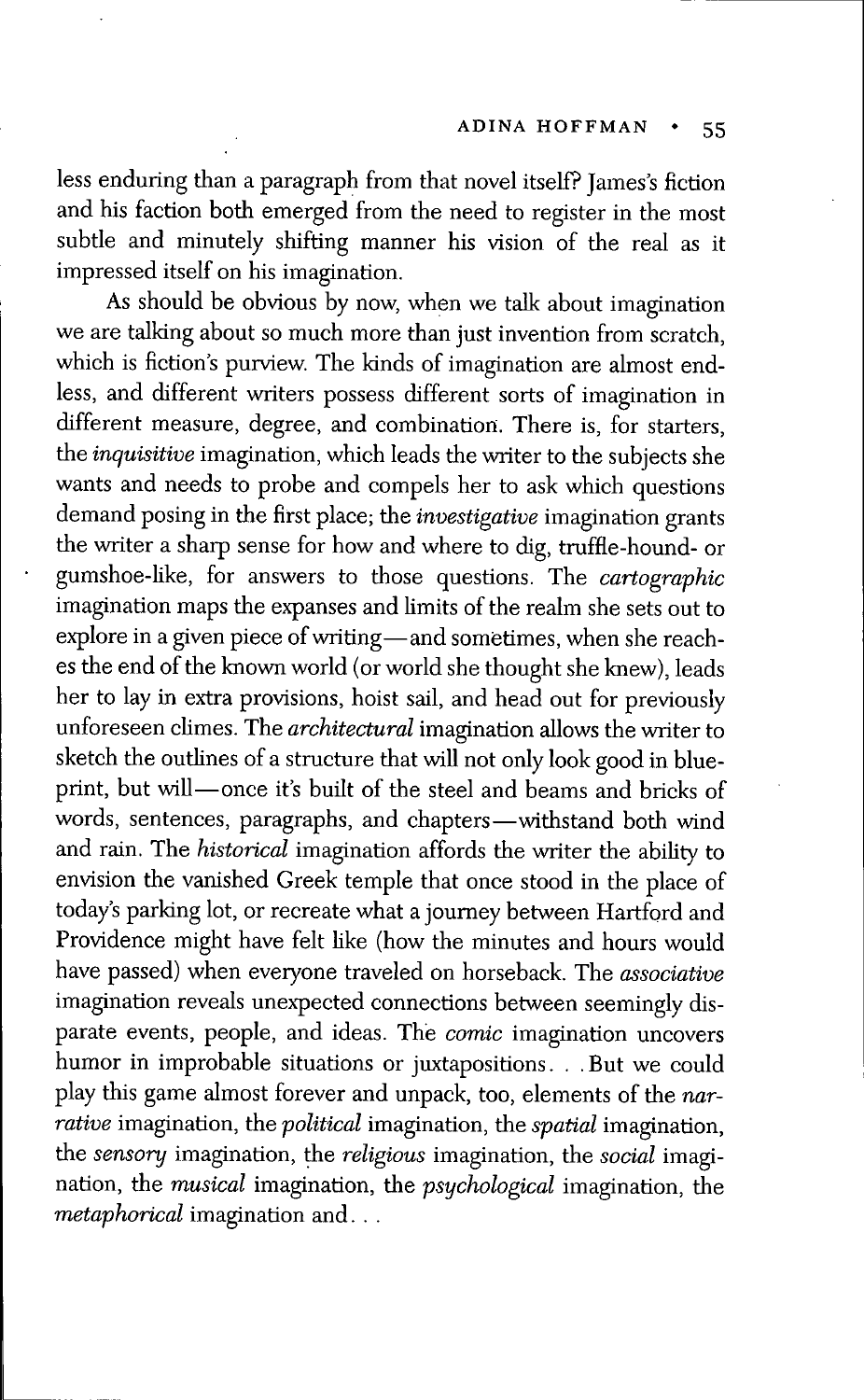Everyone will have their preferences—or, since the choice isn't necessarily a rational one, their obsessions. Of these many imaginative modes, three have proven the most important to me—three, that is, that I try to attend to most vigilantly in my own writing and that I seek in the work of others. The three are in many ways so inextricably tangled up with one another it is difficult to pull them apart; perhaps they amount to the same thing. They are what I'd call the *verbal* imagination (the fierce attention to words and to the power, possibility, and responsibility they carry, singly and in combination); the *sympathetic* imagination (the compulsion to try to grasp—in however imperfect or tentative a fashion—something of the textured complexity of the lives of others, or at least a few minutes in the life of another); and the *moral* imagination. The most elusive and the hardest to define of the three, this fraught term has been bandied about by writers from the sensitive reactionary Edmund Burke to Lionel Trilling, yet another born critic who persisted perversely in seeing himself as a novelist manqué.

When I, for my part, use that highfalutin term, I admit I am standing on tiptoe and straining to reach for a phrase that might help me describe, as succinctly as possible, the imaginative capacity that allows the writer to see every thing and person, every word and deed as profoundly—if not always obviously—linked. And besides affording awareness of this linkage, the moral imagination also points to the critical (even existential) necessity of each of these elements in its radical particularity, as if they were all—as if we were all—bugs and beasts, blooms and bacilli, living together in a somehow mutually dependent arrangement in a vast cosmic ecosystem.

But perhaps it's wise to pause for a minute, catch our collective breath, and admit that while the possibilities that faction presents are thrilling in their complexity, variety, and poignancy, also lurking within this urge to "imagine the real" are some very serious hazards. The risks are especially pronounced when we're talking about the moral imagination of the real as I've just outlined it. One who is alert to and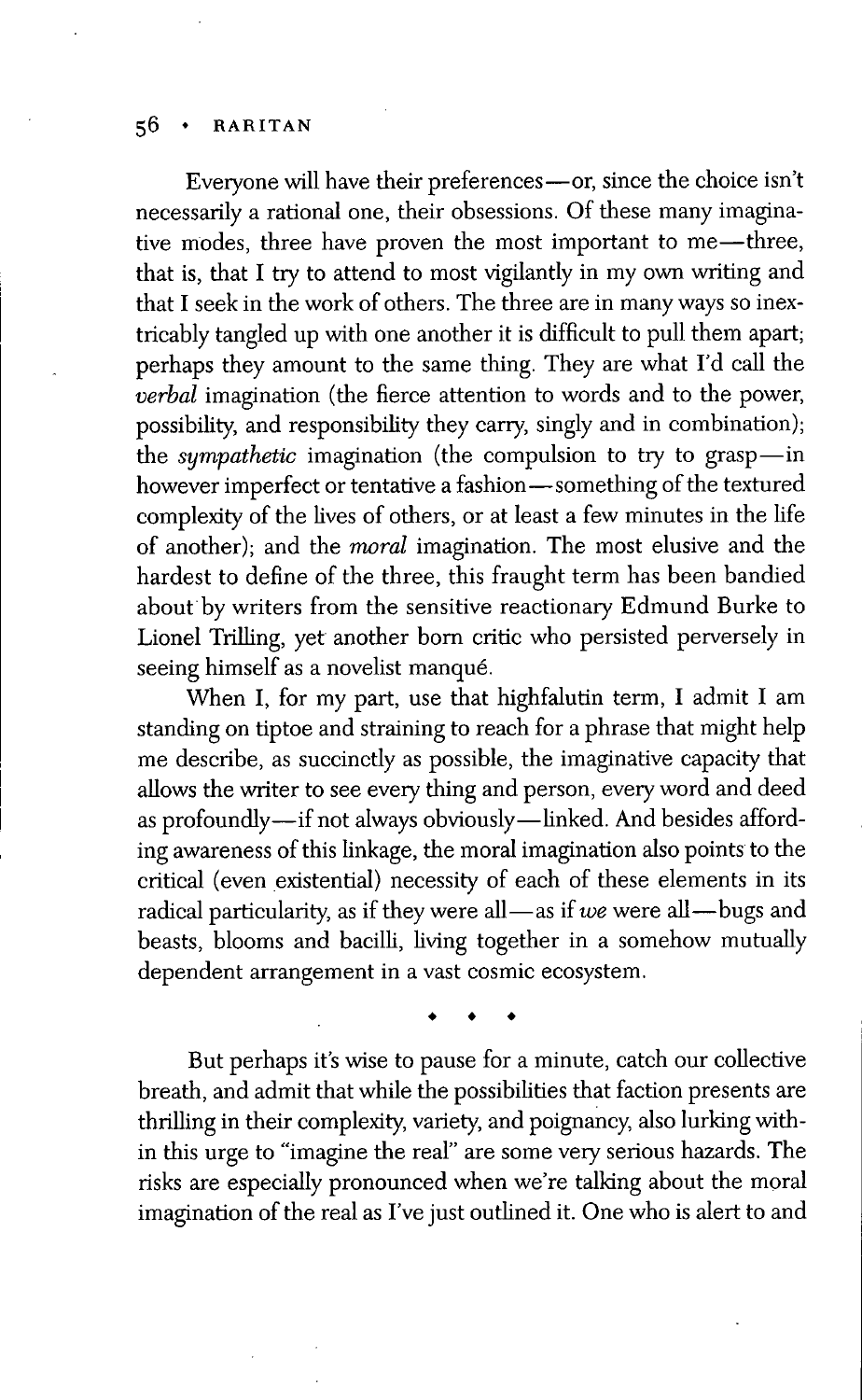feels himself linked to all of being all the time-and who devotes himself to accounting for it *all* in words that somehow mirror the enormity and *allness* of it *all*—does so at his peril.

I am thinking, right now, about James Agee—one of the most extravagantly gifted and arguably most chronically frustrated American writers of the last century and a man whose work ranged furiously across forms and concerns as he wrote and wrote and wrote: he wrote poems and screenplays and short stories and reportage. He wrote about everything from the Tennessee Valley Authority to orchids, Hiroshima, cockfighting, and smoke. He wrote a devastating autobiographical novel based on his childhood memories of his father's death in a car accident. He wrote film criticism and book reviews, and he wrote hundreds of extraordinary letters to his lifelong mentor, a genial Episcopalian priest named Father Flye. He also wrote the spiritual autobiography/field report/tone poem/testimonial that was his first prose book and remains his unclassifiable masterpiece. *Let Us Now Praise Famous Men.* Created together with the photographer Walker Evans, this sui generis work began to take shape in 1936 as a straight journalistic assignment for *Fortune* magazine, about tenant farming in Depression-era Alabama; it later evolved into an almost indescribably complex scramble of profane and sacred things. Anticipating the "larger piece of work" to which he hoped it might one day belong, Agee described the book this way on its opening pages:

The title of this volume is *Let Us Now Praise Famous Men.*

The tide of the work as a whole, this volume included, is *Three Tenant Families.*

The nominal subject is North American cotton tenantry as examined in the daily living of three representative white tenant families.

Actually, the effort is to recognize the stature of a portion of unimagined existence, and to contrive techniques proper to its recording, communication, analysis, and defense. More essentially, this is an independent inquiry into certain normal predicaments of human divinity.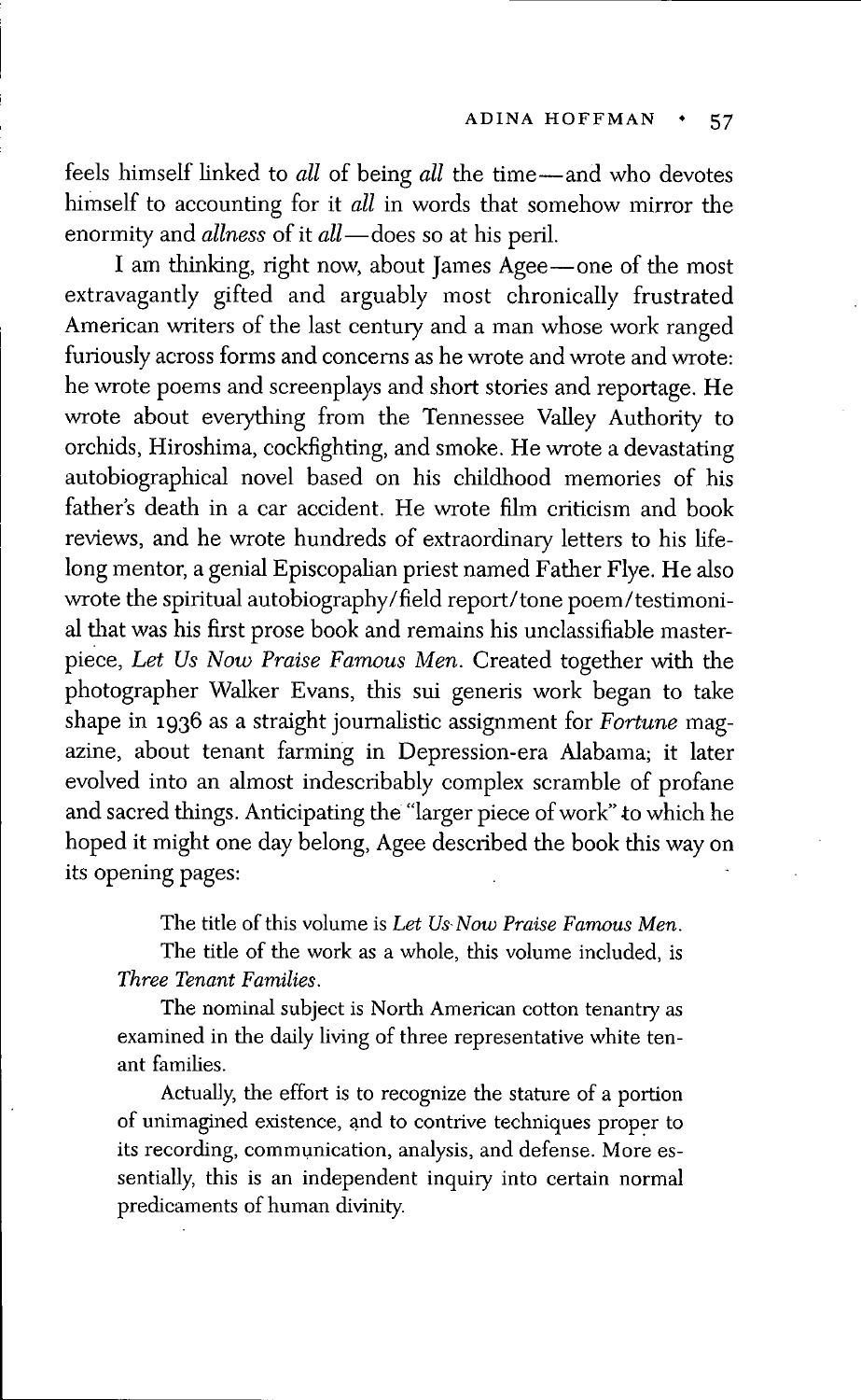From "three representative white tenant families" to "certain normal predicaments of human divinity" in less than a paragraph: the steep pitch of Agee's ambition is impressive (or ironic), though you can see why Fortune's editors ran the other way, "killing" the piece—that awful expression—when they realized what Agee was up to. The article's later incarnations met even harsher responses. Rejected by the first publisher that commissioned it in longer form, the material was finally published as a book by Houghton Mifflin in  $1941$ —with the deletion of "certain words. . .which are illegal in Massachusetts"—and it was treated to an almost universally hostile critical response, with the *New York Times* reviewer snidely lambasting Agee as "arrogant, mannered, precious, gross," scolding him for sentences for which "a freshman could be exiled from English 1-A," and skewering the whole book as "the choicest recent example of how to write self-inspired, self-conscious, and self-indulgent prose." The critic for *Time* offered the only slightly more equivocal opinion that it was "the most distinguished failure of the season." One need not be so dismissive and can even admire the work intensely, as I do, and as hundreds of thousands of others have come to with time (a year after its pubHcation, the imaginative moralist Lionel Trilling announced that "I feel sure that this is a great book") and still see in just this snippet of a quotation both the dazzling and doomed potential in Agee's way of seeing. As Trilling's assessment continued, "Agee has a sensibility so precise, so unremitting, that it is sometimes appalling." Or as Agee's close friend, the distinguished translator, poet, and 'essayist Robert Fitzgerald described that sensibility and its strivings in one of the most eloquent memoirs of Agee that exists: "He was after the tmth, the truth about specific events or things, and the tmth about his own impressions and feelings. By truth  $I$  mean what he would chiefly mean: correspondence between what is said and what is the case but what is the case at the utmost reach of consciousness."

Agee was fully aware of the impossibility of the task he had set himself. In one of his letters to Eather Elye, written while he was still laboring over the article-that-had-swollen-into-a-book (though it was, in Agee's own words, "a *book* only by necessity," which he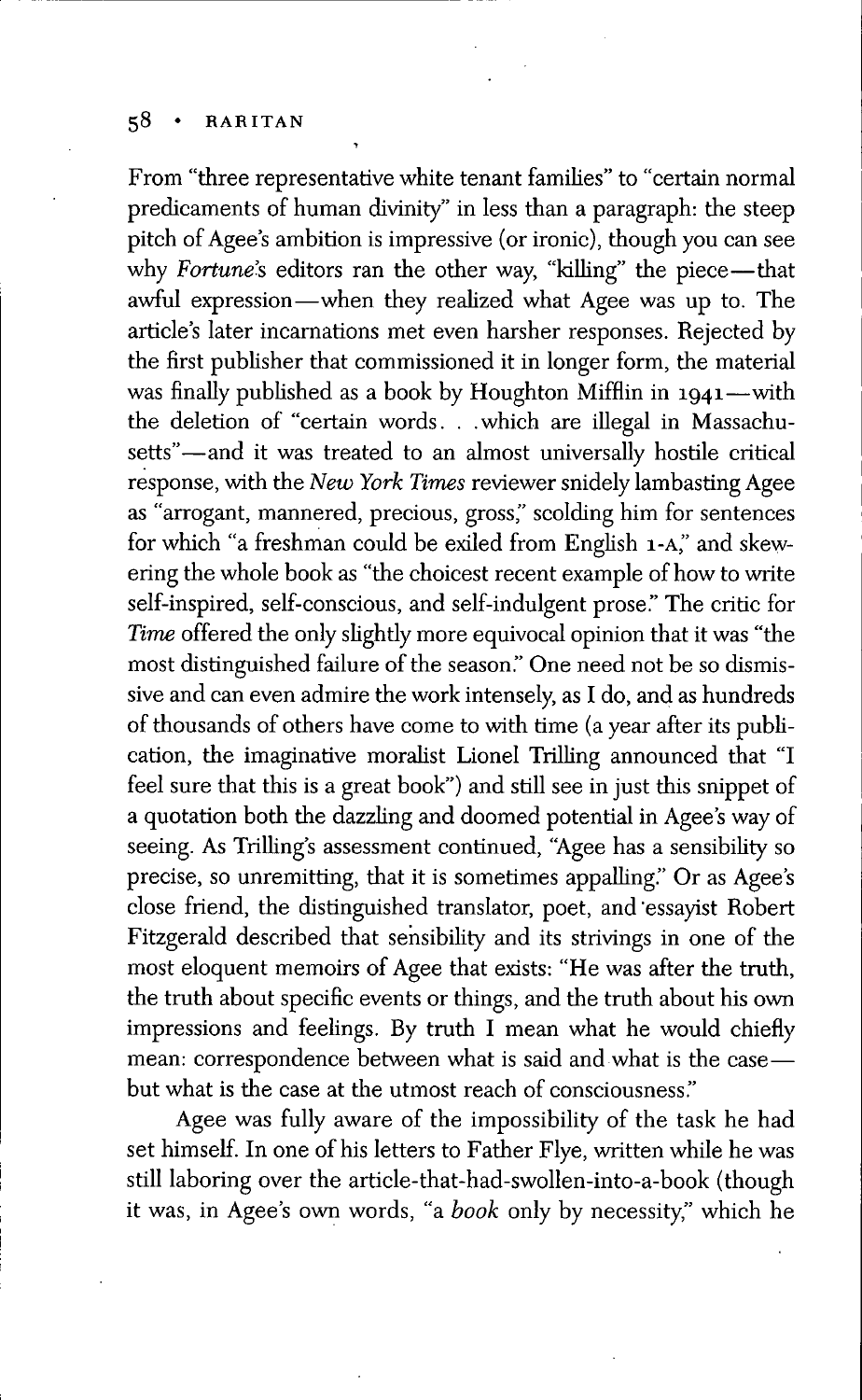preferred to refer to, okay, rather pretentiously, as "an effort in human actuality"), he described the Sisyphean nature of the project and his desire to write his way into a subject that "cannot be seriously looked at without intensifying itself toward a center which is beyond what I, or anyone else, is capable of writing of: the whole problem and nature of existence." In the book itself he outfined his goal, "that this record and analysis be exhaustive, with no detail, however trivial it may seem, left untouched, no relevancy avoided, which lies within the power of remembrance to maintain, of the intelligence to perceive, and of the spirit to persist in." To put it more concretely and take just one detailed example of the thousands of detailed examples that crowd this teeming book, here is Agee, squinting hard at the pine planks that make up the façade of the house of the "Gudger" family (only the name is a fiction) and writing in his typically microscopic if bruise-purple way about all he sees, registering that "each nail-head is distinct: each seam and split; and each slight warping; each random knot and knothole: and in each board, as lovely a music as a contour map and unique as a thumbprint, its grain, which was its living strength, and these wild creeks cut stiff across by saws; and moving nearer, the close-laid arcs and shadows even of those tearing wheels: and this, more poor and plain than bone, more naked and noble than sternest Doric, more rich and more variant than watered silk, is the fabric and the stature of a house." Though just a few pages after declaring his aspiration to make this record "exhaustive," he concedes the woeful inadequacy of his approach and declares, "If I could do it, I'd do no writing at all here." He would rather offer up "photographs. . . fragments of cloth, bits of cotton, lumps of earth, records of speech, pieces of wood and iron, phials of odors, plates of food and of excrement."

The posted presence of this particular watcher, in other words, entailed a frantic clawing toward what Agee called "the cruel radiance of what is" and what we might call a nearly death-defying receptivity, an unquenchable thirst to drink in every last drop of being and seeing and feeling: one imagines a perception-craving James Agee craning so far out his window in Henry James's House of Faction,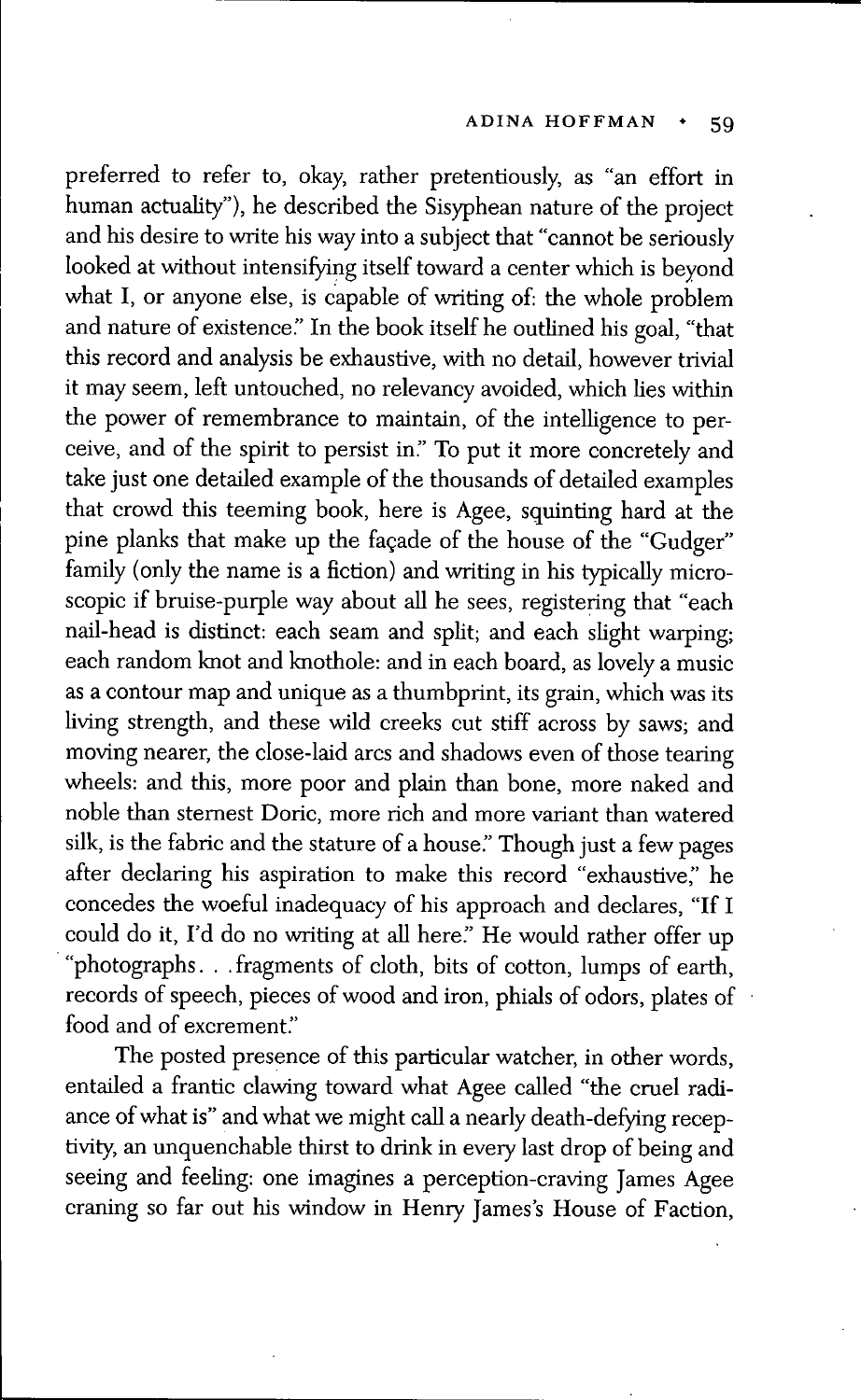#### 6o • RARITAN

desperate to get a better, closer, *truer* look at some passing figure, that he tumbles right over the ledge. (Odd how this fafling-man image seems to recur with regard to Agee: in one especially black letter to Eather Elye in 1934, he describes himself "balancing over suicide as you might lean out over the edge of a high building, as far as you could and keep from falling but with no special or constant desire not to fall." And faction-writer John Hersey describes the "selfloathing and suicide" that had haunted Agee for years, and that finally caught up with him when he died of a heart attack—Hersey calls it a broken heari—in a New York taxi cab in 1955, at age forty-five. "In the end, as it turned out, he jumped to his death by indirection; he was defenestrated from the upper stories of life, as if in slow motion, by alcohol, nicotine, insomnia, overwork, misused sex, searing guilt, and—above all, we can guess—by his anger and want and despair at finding that with all his wild talent he had never been able to write the whole of the universe down on the head of a pin.")

Nevertheless. There is more to the story than that falling man. It's easy enough to fixate on the reckless dare that lies at the heart of Agee's vatic vision and to see in him nothing but a "failed" genius, whose obstinate need to perceive and record everything and anything stretched him so thin that he wound up snapping like a too-taut rubber band. One finds confirmation of this perspective in his notorious 1937 application to the Guggenheim, possibly the most scattershot appeal ever mailed in to the iflustrious foundation. This was a document that proposed with a disarming blend of utter earnestness and seeming parody no less than forty-seven different "projects" he might attempt if awarded a grant. These ranged from "A Story about homosexuality and football" to "A study in the pathology of 'laziness'" to "Pieces of writing whose rough paraflel is the prophetic writing of the Bible" to "A true account of a jazz band" to "A dictionary of key words," and so on and absurdly—or tragically—on; his friend Robert Fitzgerald later described this application as "maverick and omnivorous as a prairie fire, ranging in every direction for What Was the Case and techniques for telling it." The first—and least outwardly goofy—of the proposed projects was called "An Alabama Record,"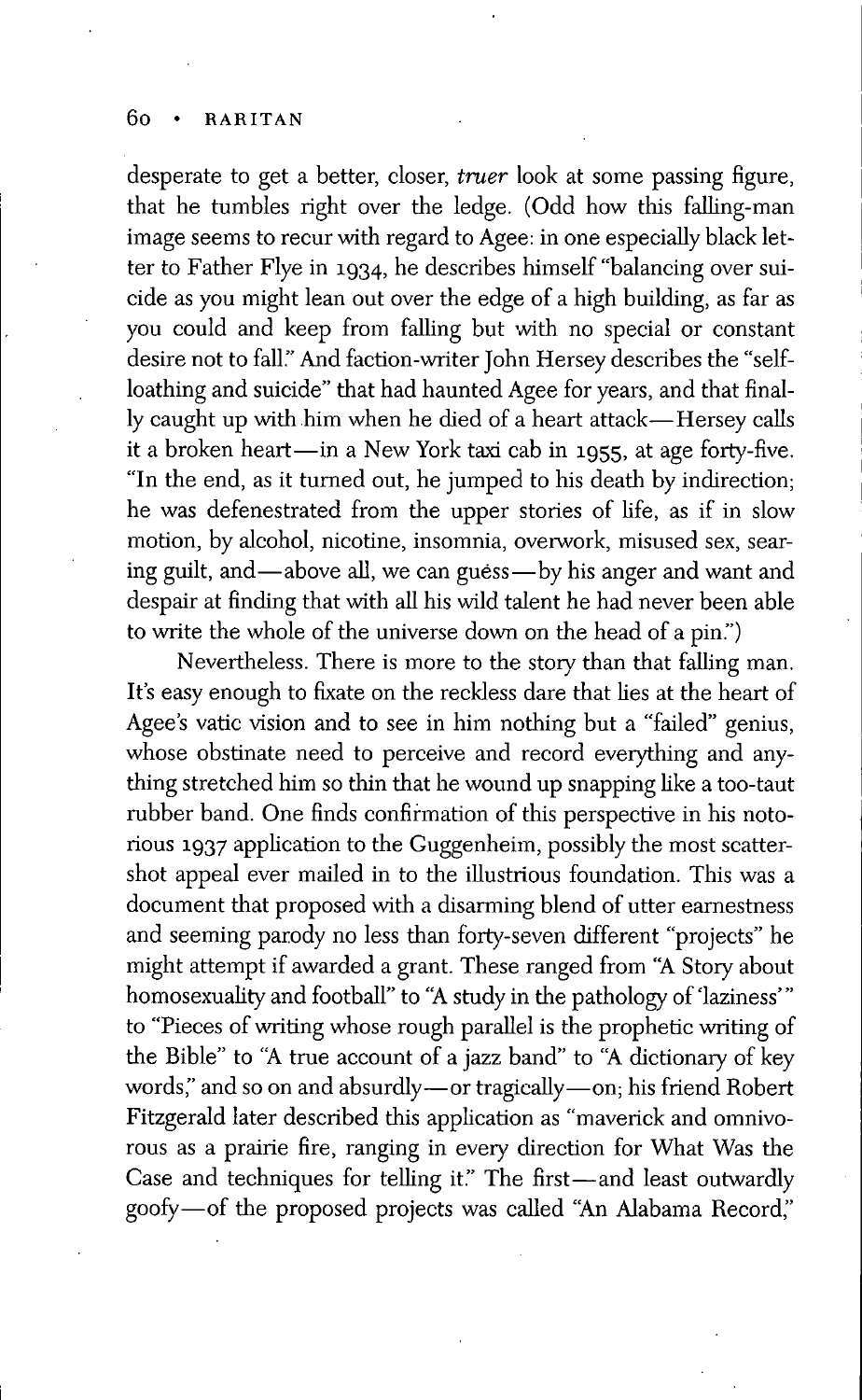which would evolve into *Let Us Now Praise Famous Men* and which Agee described in the application as "bearing on two points: to tell everything possible as accurately as possible: and to invent nothing." (He did not, for the record, get the grant.)

While with *Let Us Now Praise Famous Men,* Agee claimed to be engaged in an undertaking that was neither journalism nor art ("Above all else:" he howled on the book's early pages, "in Cod's name don't think of it as Art"—not, it seems, really raging against art itself but against the insidious "respectability" that society bestows on certain art works: "official acceptance," he fumed, "is the one unmistakable symptom that salvation is beaten again"), I would argue that *Let Us Now Praise Famous Men* is indeed an art work of the very highest order in all the multifarious factional senses I have described above. *Let Us Now Praise Famous Men* is an art work of the very highest order because it not only illuminates brilliantly the world it holds between its two covers, but because it also shines a searing light on the world beyond itself. That is what great art does, or should try to do, and James Agee knew this—he aspired to this—which is why I prefer to picture him not losing his balance and plummeting from that Jamesian window in faction's rambling house, but stretching his neck out of it and reveling at his view of every last nesting bird and fluttering leaf and passerby, whether a pretty girl or tattooed construction worker. As he explained it himself, "In a novel, a house or person has his meaning, his existence, entirely through the writer. Here, a house or a person has only the most limited of his meaning through me: his true meaning is much huger. It is that he *exists,* in actual being, as you do and as I do... . His great weight, mystery, and dignity are in this fact."

To be sure, James Agee is not an example for a young writer to follow too literally; his work is both phenomenal and phenomenally flawed. It isn't hard to conjure the reams of unspeakably dreadful writing that might emerge if one were to mimic his no-holds-barred, enraptured pitch. While I happen to love his prose, I know others who loathe it, or consider it little more than a postured emblem of its long-gone time and temper: his work divides readers more starkly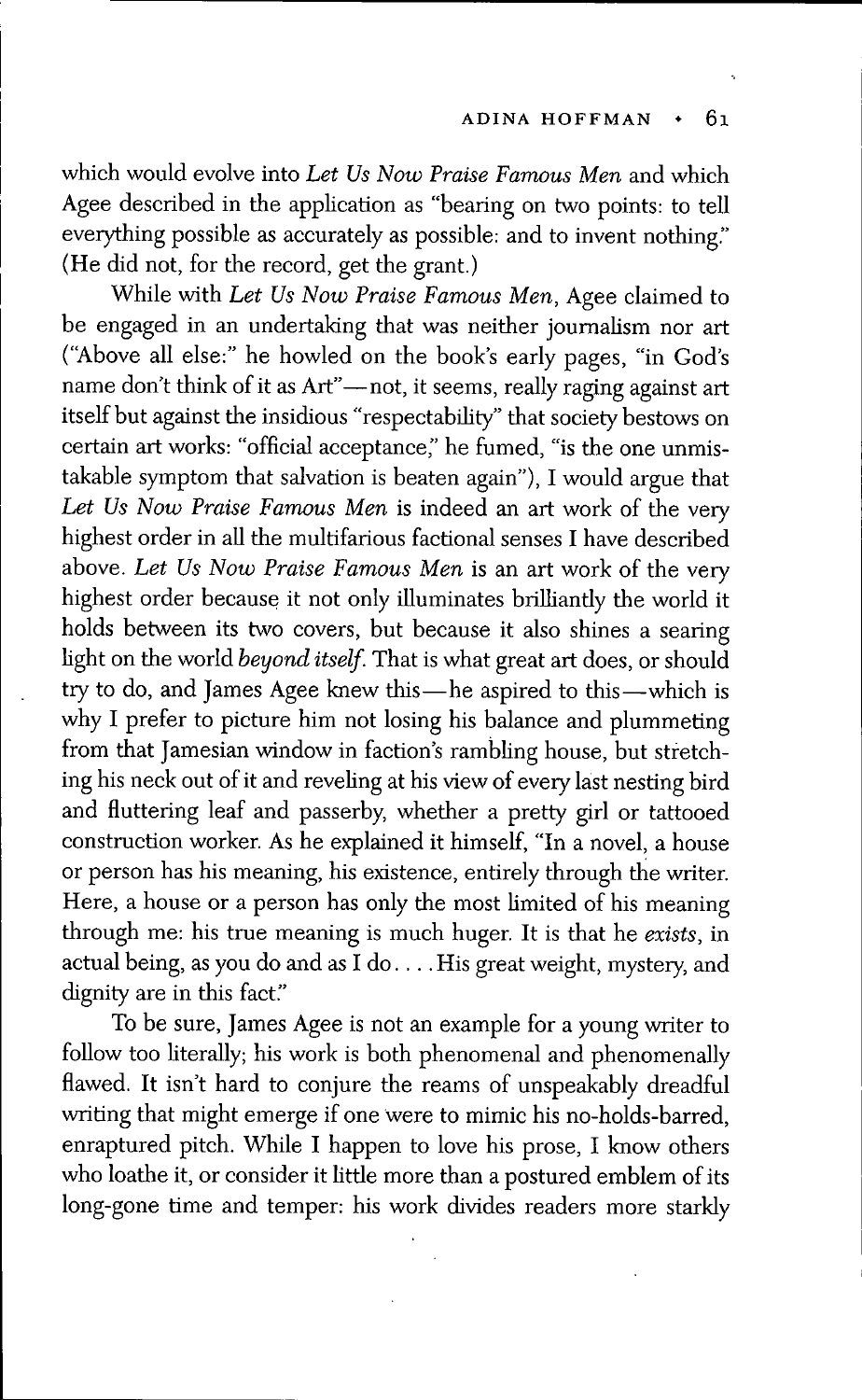than most, and while *Let Us Now Praise Famous Men* is now considered a strange sort of classic and has generated a great deal of strong opinion over the years (whatever such opinion is worth), it is not, I think, a book that most people these days actually bother to read.

And that is a genuine shame, since it seems to me that all writers who aspire to give life in their prose to some small slice of the world as it is *in fact* would do well to read Agee closely and heed him wonders, warts, and all. Why? First because his ability to bear down on all that we mean when we invoke "the real"—to bear down, that is, with the full force of his verbal, sympathetic, and moral mind-is unsurpassed.

Second, because his voracious hunger for knowledge and sensation and meaningful communion with other human beings—while no doubt self-destructive and even outlandish when taken to such cranked-up extremes—remains a model for the often-maniacal curiosity, desire, intellectual daring, openness, and emotional rigor toward which every writer should aspire. This is not to imply that one must live hard to write well, or that the James Deanish cult that sprang up around Agee's anguished image after his death is what matters. If anything, the Romantic heroic patina that eventually attached itself to his name may have obscured somewhat the power of the work itself. The point is that hunger of the sort that growled in Agee's gut is key—and that any serious writer must have it, even if she rarely gets up from her desk chair, drinks nothing stronger than lukewarm tap water, and tucks herself serenely into bed each night by nine fifteen.

Third, because he demonstrated an unstoppable urge to push against the limits of a given form—and even forge new or hybrid forms as he searched for the ideal vehicle to convey the full freight of his thinking. He told Father Flye that he aimed to create an "amphibious style" of writing—a fish-and-fowl mixture achieved with fiamboyant distinction in *Let Us Now Praise Famous Men.* This entailed no small measure of risk; however open they claim or want to be, most readers and most editors, to say nothing of most *New York Times* reviewers, feel, as I've said, a certain unease when faced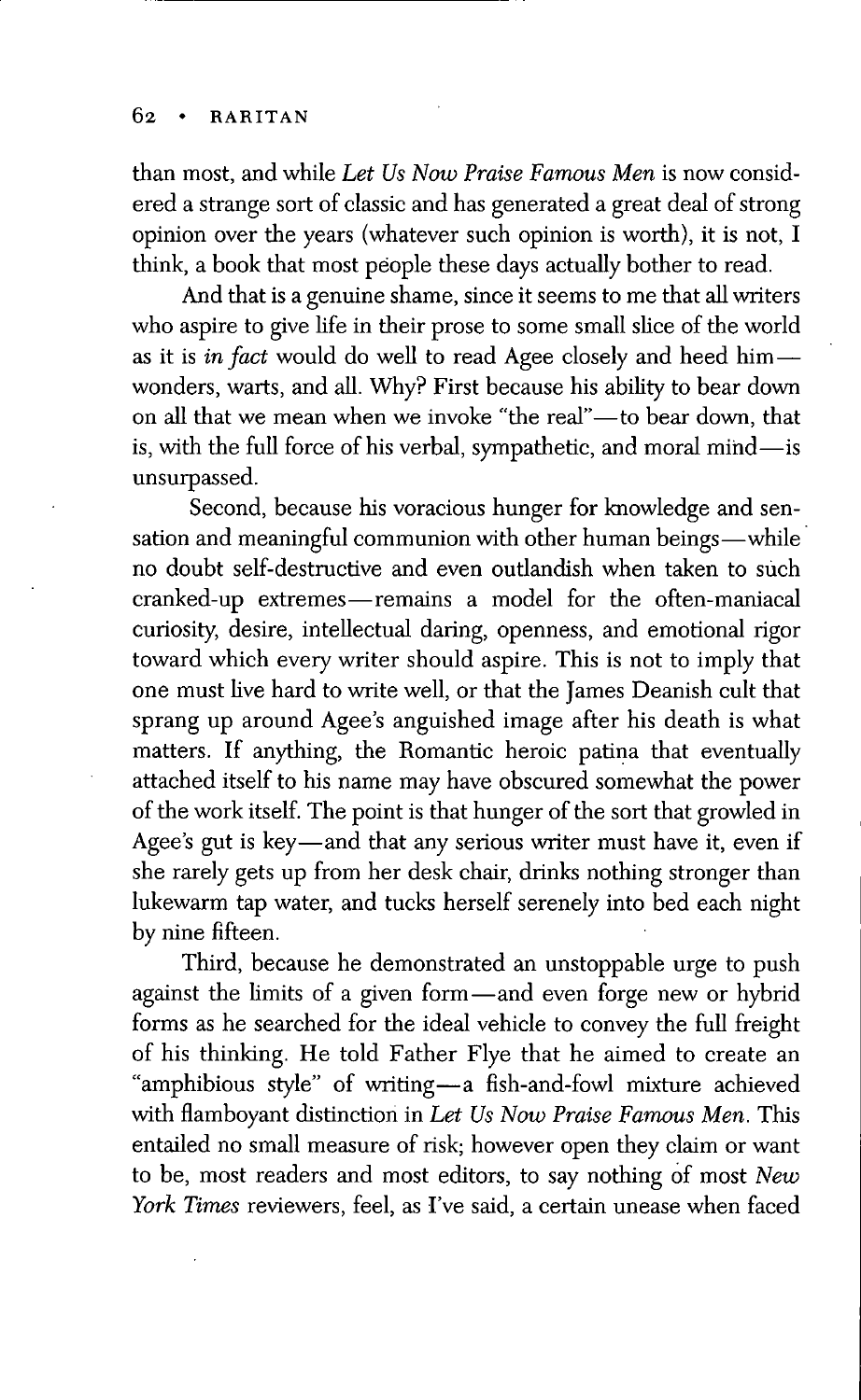with unfamiliar or crossbred forms. Agee flirted with a kind of professional suicide in eschewing tidy literary categories. He did not make his own life any easier by choosing to write as he did. And it is probably worth pointing out that, acclaim came to him only posthumously; at the time of his death, none of his books were in print.

Fourth, he captured with more delicacy and honesty than almost any other writer I know the dilemma at the heart of the impulse to write about real people: that is, the simultaneous compulsion to record every single detail—and the recoil one experiences at the act of doing just that. Throughout *Let Us Now Praise Famous Men* he refers to Walker Evans and himself as "spies" (which may make them cousins to M. E. K. Eisher's professional ghost), and he admits his shame at invading the homes of his subjects. Yet as he metaphorically and literally rifles through closets and table drawers, Agee's feelings of mortification don't stop him from trying obsessively to get it all down and so honor it—rendering each filthy patchwork quilt, chipped Woolworth's cup, and bar of lye soap a nearly holy relic. "I am," he admitted with a blend of horror and pride, "being made witness to matters no human being may see."

Fifth, and finally, as should be clear from everything above, because no one but James Agee could possibly have written this book. To reduce it—as certain sociologically inclined readers have done over the years—to an unnecessarily overwrought historical document about tenant farming during the Depression is completely to miss the point. This is to assume that Agee's main allegiance in the book is to the "who, what, where, when, and why (or how)" that he describes as the "primal cliché and complacency of journalism." He had, he wrote, "never yet seen a piece of journalism which conveyed more than the slightest fraction of what an even moderately reflective and sensitive person would mean and intend by those inachievable words." While the book does take up in fanatical economic, anthropological, and tactile detail the subject of Southem sharecropping, its true concern is the sharp impression made by a very particular set of human beings on a very particular sensibility—James Agee's. And while that sensibility is on full display in each and every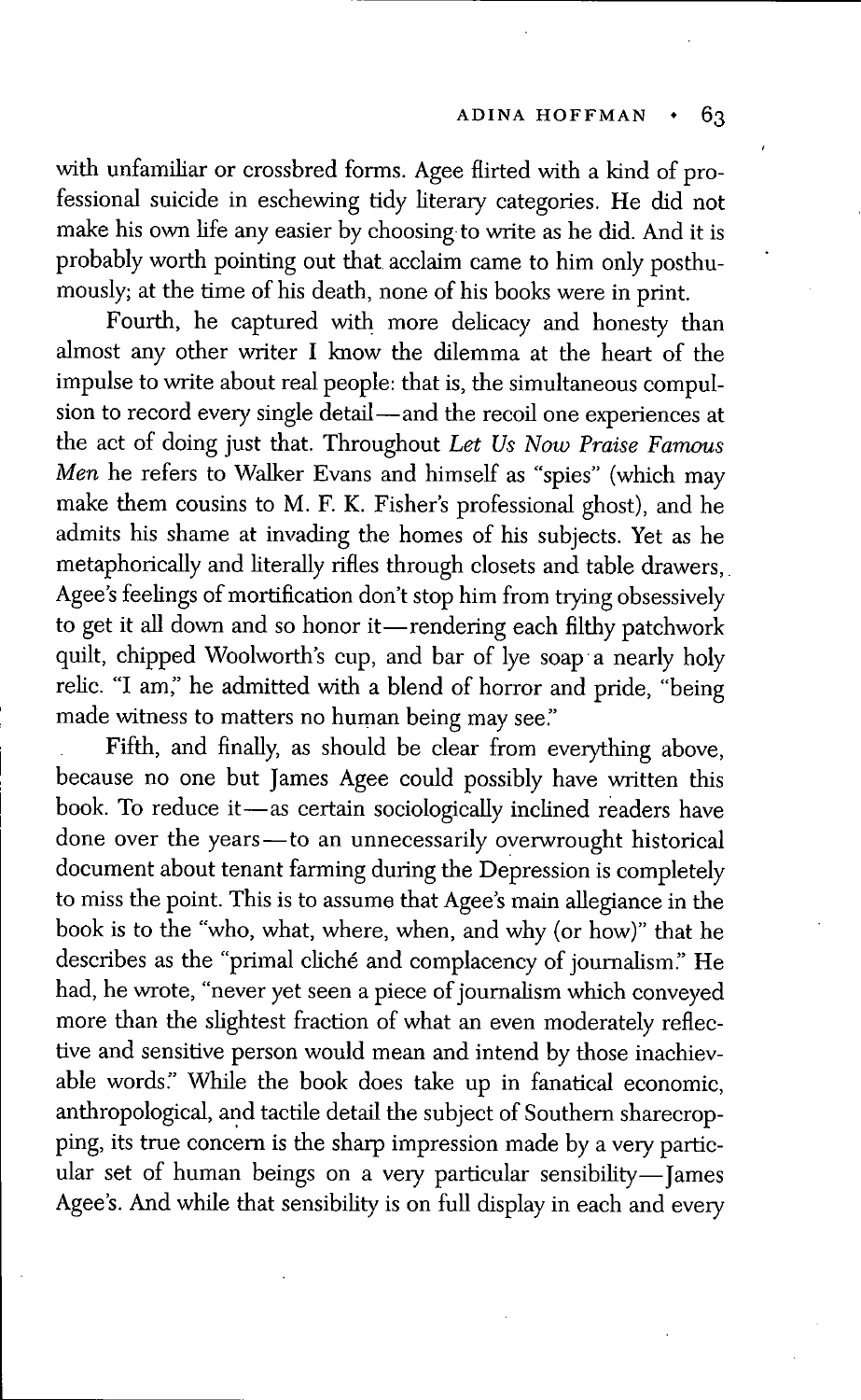consonant and vowel of the book, this is not—as other detractors have claimed—a mere exercise in self-absorption. Rather, *Let Us Now Praise Famous Men* emerges white hot from the fumace of Agee's encounter with the universe at large, with something much bigger than himself and the topical demands of this specific book.

All of that is well and good, but what about the much more modest predicament that set me wandering through the House of Faction in the first place? I was trying to figure out how to describe what I do for a living. What kind of writer am I? And what kind of writer was, and is, M. F. K. Fisher? Lawrence Durrell? James Agee? The term "faction writers" does indeed feel, in the end, strained, silly, even downright factious—still too reliant on an echo of "fiction writers," perhaps, or too confining and fiteral in a way that the very nature of the form seems to defy. So where does that leave the writer of this slippery, hybrid thing I'm trying to characterize? Call us ghosts or spies or even amphibians, or maybe admit that there is no name for us at all. Keats celebrated Negative Capability as occurring when man—and specifically what he calls a Man of Achievement—is capable of "being in uncertainties." While I can't exactly claim to be a man of achievement, I can agree to relish that uncertainty.

And that, to answer the question with which I began, is what Ido.